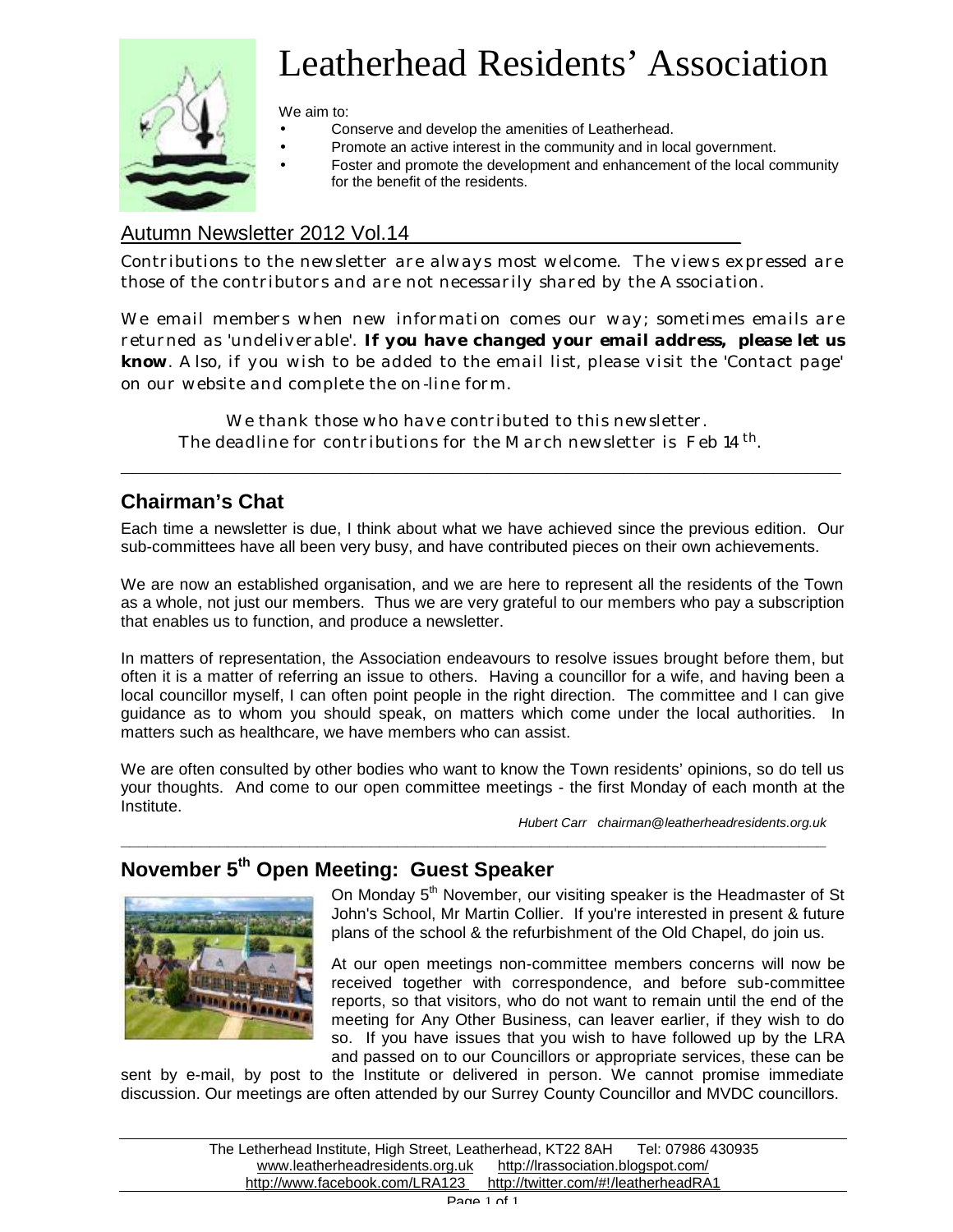# **The High Street in Bloom**

Perhaps you have witnessed the water bearers with their watering cans making trips back and forth in the High Street in order to keep the beautiful planters at Nat West corner alive. Although the bank has chosen not to plant the planters for many years, it was a location 'begging' for some colour and life. It was also a site that could be seen from all directions as you enter the High Street. With space for



eighteen planters, it was large enough to have a significant impact on the amenity of the area.

With all these thoughts in mind, the Environmental Sub Committee approached the bank and obtained permission to place planters for all to enjoy. The project was inspired by a summer that promised to be very eventful. From the feedback we have received, the flowers were enjoyed by people from far and wide. Passing pedestrians chatted as we watered

In addition the plants provided many photo opportunities, with some people taking photos of the planters themselves and some using them as a backdrop for their photos. Parents lifted their children to enjoy the lovely perfume of the petunias and to allow them to see the colourful blossoms up close.

A lady from Jamaica was very interested in knowing the name of the lobelia flowers. She planned to take some seed home to her mother in the islands. When people commented on the plants to the bank staff they were quick to give the LRA credit.

Then the plants abruptly disappeared. This was the year the bank chose to redecorate. When the painters appeared the plants had to be removed. By the time they could be put back, they were too far gone to use, so we forged ahead with our winter planting plan.

Once, a member of the public asked if we were working for the Council. We considered that we were working for everyone. It was our privilege to select the planters and plants, to be given the space to work on them in the poly tunnel of the Community Garden, and to watch the plants grow to their full potential. The watering was a chore but the reward was to see how the plants enhanced the town and to discover the heavenly fragrance of petunias.

The cooperation of Patrick Gardner's business assured that the project was a success. The staff of the Estate Agent has been most tolerant as we frequently pass through their offices to a source of water. We are very grateful for their help.

The money earned from the summer Open Gardens paid for the plants. We are planning a similar event next summer. Watch the spring issue for details.

#### **Can you help us ? Volunteers needed for 2013**. **Contact Cheryl 01372 370 091**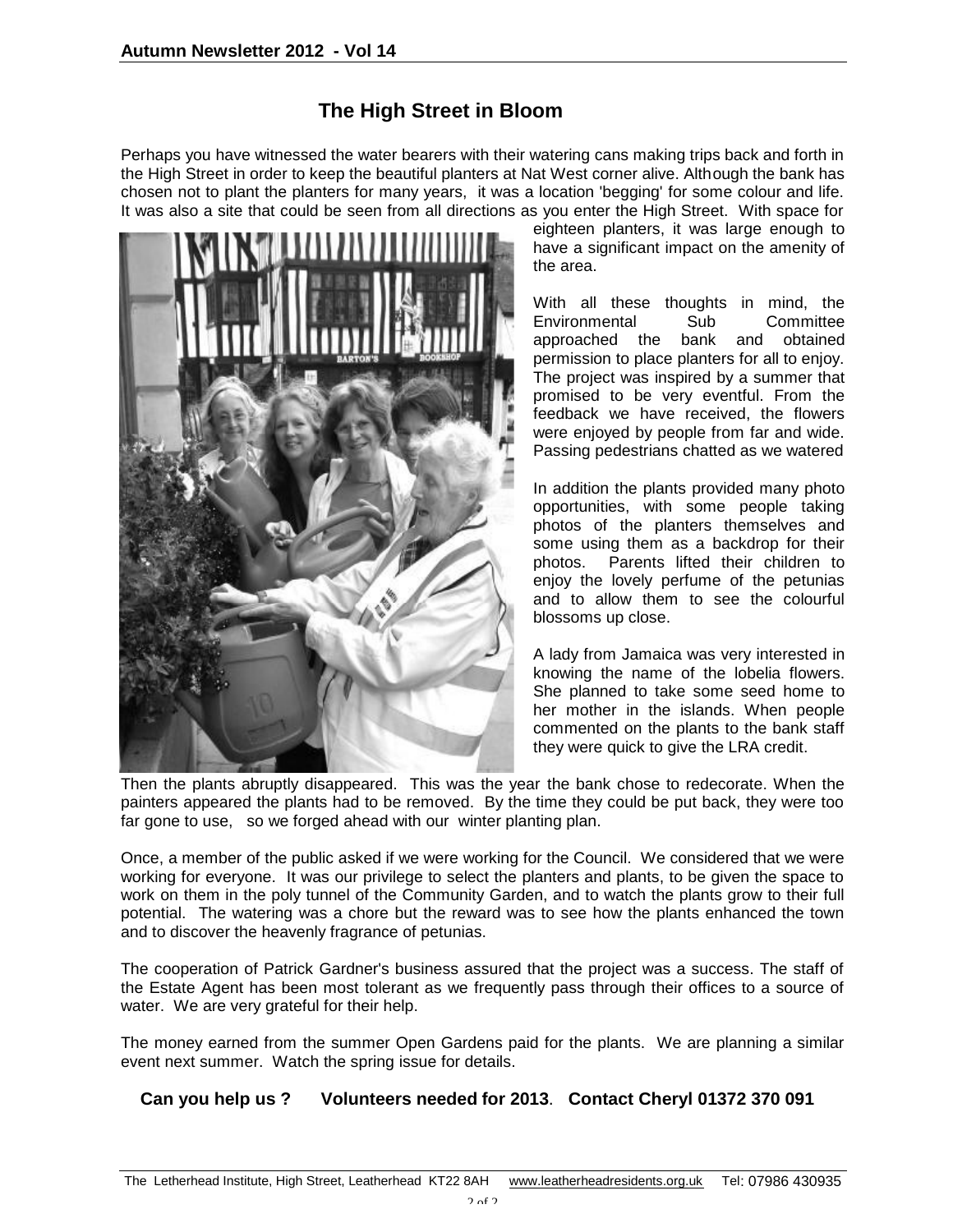## **Community Support and Fundraising**

Charity Concert **with Fish & Chip or Chicken & Chip Supper** INSIDE OUT at the Letherhead Institute on Saturday  $17<sup>th</sup>$  November 7.30 - 10.15 pm

Come and listen or dance to the music of Glen Miller, Joe Loss and Big Band arrangements of more up to date numbers from the band.

**Tickets £10 from Barton's Book Shop** (BYO drinks and glasses)

RAFFLE Proceeds in aid of the Leatherhead Festivities, Teazle Wood and the Community Garden



#### Leatherhead Christmas Festival

This again is a matter of generous voluntary contribution in time spent fund-raising and by the Organisers (un-paid) on the days of festival events. Money raised is match funded by MVDC and this year extra effort has had to be made because of the time and money spent on the Cycle Races. Volunteers help to put the lights on the Christmas Trees and support the Halloween, Duck Race and St. George's Day festivals organised by the Festival Committee. Do come and enjoy our Concert and Supper (repeated by popular demand) on  $17<sup>th</sup>$  November. This event will also help to fund not only the Christmas Festival, but also Teazle Wood and the Community Garden.

## **Chamber of Commerce Quiz Night Friday 9th November 7.00 p.m. £12.00 per person**.

at the Police Federation, Federation House, Highbury Drive, Leatherhead Surrey KT22 7UV.

This has been a successful fundraiser, providing essential funds for our Town Christmas Festival.

As well as a quality Fish 'n' Chip supper, there will be a very reasonably priced bar (please do not bring your own drinks) and a raffle. Teams of 6 You are most welcome alone to come or in groups If you'd like to take part, entry forms can be picked up from the Help Shop in Leatherhead High St. **Please note:** This event is NOT bookable online. Please book by Nov 2<sup>nd</sup> **Proceeds to the Christmas Festivities.**

# **Teazle Wood Update**

On 31<sup>st</sup> July 2012, Teazle Wood (right at the northernmost tip of Leatherhead, behind Tesco) was saved for the sake of ecology, heritage and community by the Friends of Teazle Wood.

#### **THANK YOU for your help**

The purchase was only made possible by the generosity of many local people, businesses and organisations. We still need to raise£100,000 to repay those who have lent money over and above their donations.

If you can help, please become a Friend of Teazle Wood, by mak a donation. Thank you. **Contact: Tel: 01372 386453 Friends of Teazle Wood, c/o lucyquinnell@aol.com** 

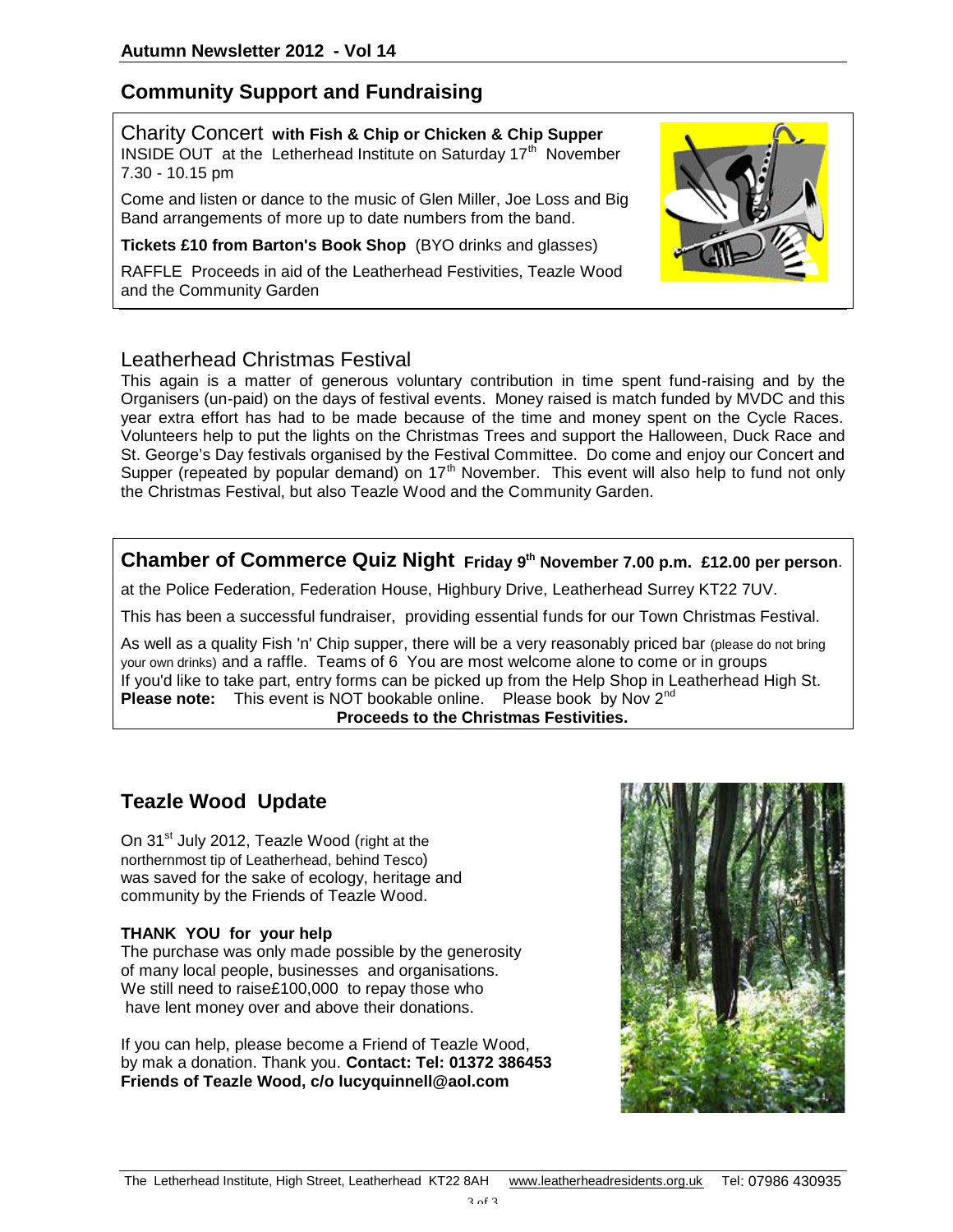# **The Trader's Trophy**

We owe a huge 'Thank you' to the shopkeepers and restaurants that responded to the Environmental Sub Committee's request to carry out a red, white, and blue theme for the summer.

We announced in May that the Trader's Trophy for a Brighter Leatherhead, awarded seventeen times between 1972 and 1990, would be reinstated in 2012. After careful consideration the environmental committee has selected Patrick Gardner's Estate Agency as the winner. Not only did the owners plant in the designated colours but they also placed the floral display on show for all the special events this summer. As the flags went up in honour of Saint George's Day the planters and hanging baskets with red and white geraniums and blue lobelia were set in place in front of the business. This done, the flowers were on show for the 120<sup>th</sup> Anniversary of the Letherhead Institute, the Queen's Diamond Jubilee and by the time the Olympic Road Cycle Road Race sped through Leatherhead the flowers had reached almost perfection. Congratulations to Patrick Gardner's business. Their name has been engraved on the trophy and they will have it in their possession for a year.



Hubert Carr, LRA Chairman (second from left) presents the Brighter Leatherhead Traders Trophy to staff of Patrick Gardner's Estate Agency (centre four), as a few of the Environmental Sub Committee look on. They will keep the trophy until next autumn.

Other businesses deserve credit for their efforts as well. We made mention last summer of the glorious display of violet coloured petunias adorning the Edmund Tylney Pub. At this moment the frontage of the pub is awash with this summer's designated colours. The pub, now under new management, had to change suppliers of flowers. Therefore, the flowers were not in place until mid summer. Fortunately they were in place to be enjoyed by visitors to the Olympic Cycle Race. Because of their late arrival the flowers have peaked as others fail as the season changes.

Another business that deserves an honourable mention is Vecchia Trattoria who did their part to enhance the High Street. Decorative table cloths and plants were added throughout the summer. Our committee greatly appreciates the bamboo that graces the Thai Pinto Restaurant year round. The restaurant's small brick planter was also kept in bloom this summer. Alan's Florist planted a lovely bed of flowers along the length of the shop's frontage. The Letherhead Institute's rose garden produced a bumper crop of buds all summer long. The Queen Elizabeth Foundation and Salvation Army shop both made big efforts to produce patriotic window displays in the chosen colours. The Swan Centre tubs, and the beautiful garden of The Penny Black have also been pleasure to the eye. Thanks to all who entered into the spirit of bringing life and colour to the High Street. We hope you'll all take part again next year.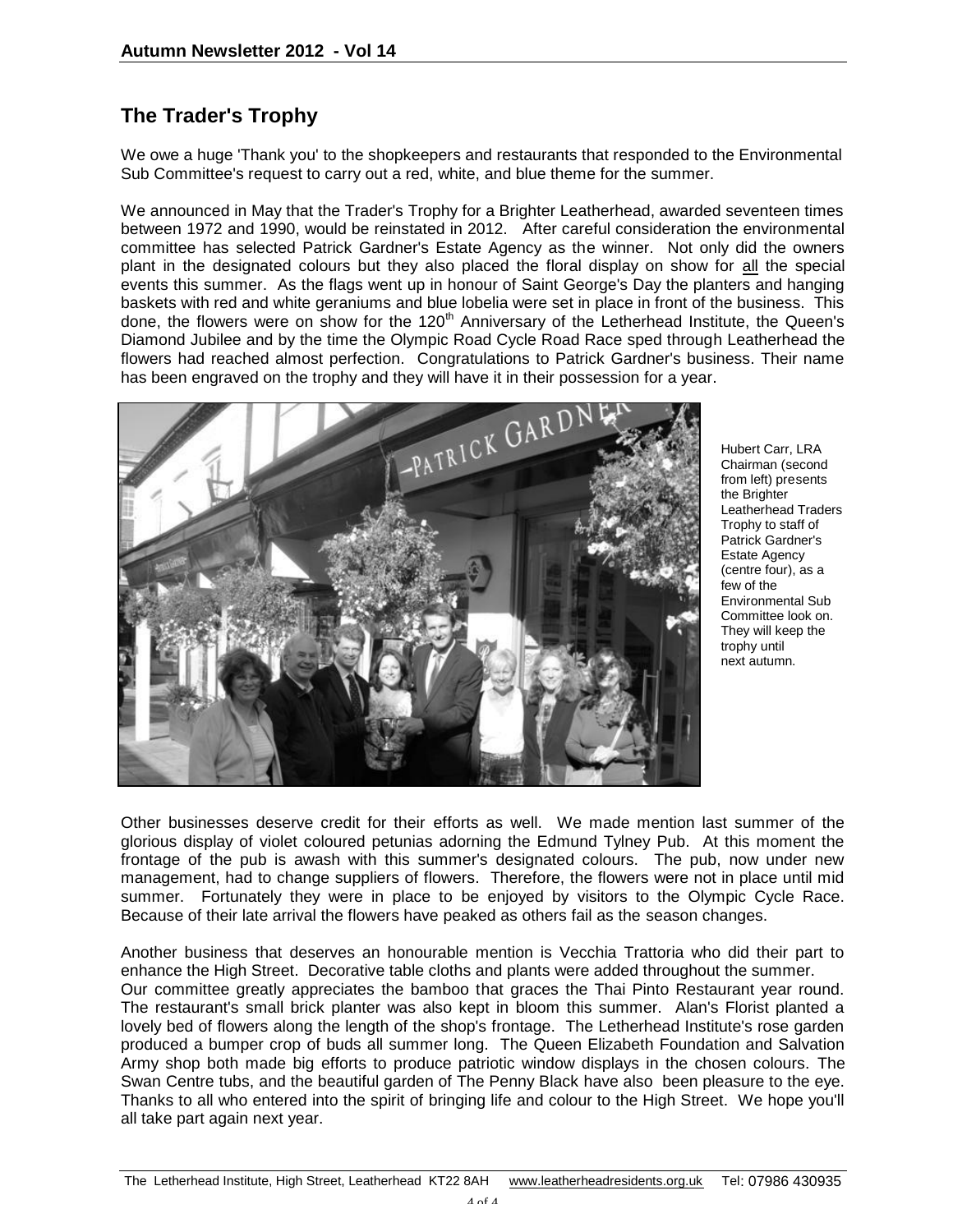## **Health & Welfare**

Norbury Park, the High Street environment and heritage of open spaces are not our only concerns. Members represent Leatherhead on the Access, Disability Empowerment, Age concern , LINk (midsurrey – monitoring health and social services), and Transition groups. Current concerns related to Water (CPRE), Ashtead Kidsclub, the future partnership of Epsom Hospital and Ashford St. Peter's, Leatherhead Hospital, the Help Shop, Community Resilience (support in emergencies), affordable Housing etc. All opportunities where residents can have a voice in promoting social welfare for young and old. We would welcome an input from the voice of Youth, as well. Duke of Edinburgh Award students from Therfield are doing a great job at the Swan's Sports and Social Club.

Please enquire with your details, if you are interested in any of these activities, help is always welcome and provides enjoyable company, as those who helped with the litter pick discovered over refreshments afterwards.

\_\_\_\_\_\_\_\_\_\_\_\_\_\_\_\_\_\_\_\_\_\_\_\_\_\_\_\_\_\_\_\_\_\_\_\_\_\_\_\_\_\_\_\_\_\_\_\_\_\_\_\_\_\_\_\_\_\_\_\_\_\_\_\_\_\_\_\_\_\_\_\_\_\_\_\_\_\_\_\_\_\_\_\_\_\_\_\_\_\_\_\_\_\_\_\_\_\_\_\_\_\_\_\_\_\_\_\_\_\_

## **Cherkley Court, Hotel and Golf course**

As most of our members know, the committee of the LRA voted by a substantial majority against a commercial development on this rural residential chalk grassland site. It was also strongly felt that the Local Plan, involving protection for the Green Belt and an exceptional landscape, should be respected.

However, other people felt differently, perhaps hoping to improve the local economic situation and to offer more employment opportunities to local people.

Several major decisions have now been made and it would appear that the golf course is on its way. In April, the Development Control Committee rejected their officers' recommendation to refuse permission, and in May they voted to grant planning permission subject to a legal agreement and conditions. As this major development represents a departure from the Local Plan and national planning policy, Mole Valley referred it to Mr. Eric Pickles, Secretary of State for Communities and Local Government for him to consider. However, Sir Paul Beresford, MP for Mole Valley, asked Mr. Pickles not to call it in but to send it back to Mole Valley. So on 21<sup>st</sup> September MVDC gave the application full approval, subject to 74 conditions, an exceptionally large number. These can be viewed online, the planning application number being MO/2011/1450.

Not surprisingly, some parties still remain opposed to the development, notably CPRE and the Cherkley Campaign who are considering an application for judicial review of Mole Valley's decision. The main concern is that this development will set a harmful precedent. In April, five local residents and the LRA wrote to Mole Valley's Monitoring Officer with concerns about Cllr. Rosemary Dickson's involvement with the Cherkley Court application. Consequently, the Standards sub-committee called for an investigation into the allegations of a breach of the Code of Conduct. The Investigating Officer reported on 28th September saying that he did not consider that Cllr. Dickson had breached the Code. However, in view of the conflicting evidence expressed in the sixty-page report, several of the complainants have asked for the report to be submitted to the Standards Committee for a proper hearing before the matter is closed.

 *Mrs. C. Brown, Chairman of the Planning sub-committee of the LRA.*

#### \_\_\_\_\_\_\_\_\_\_\_\_\_\_\_\_\_\_\_\_\_\_\_\_\_\_\_\_\_\_\_\_\_\_\_\_\_\_\_\_\_\_\_\_\_\_\_\_\_\_\_\_\_\_\_\_\_\_\_\_\_\_\_\_\_\_\_\_\_\_\_\_\_\_\_\_\_\_\_\_ **Special Offers for LRA Members** Look for additions to this list in the Spring Newsletter.

**The Edmund Tylney Pub**, 20% discount to LRA members for up to four people, (for food only)

**Vecchia Trattoria (24 High Street, 01372 383 290)** 10% off your total bill

**ATS Euromaster Ltd** (**89 Kingston Road, 01372 372 003**) 10% discount on all services to cars. Tyres, MOT, servicing, brakes, exhausts, batteries etc provided.

**Piazza Firenze** (**45-47 High Street, 01372 378852**)

Winter Special - 10%. off everything January, February, March - Show your card when you order. **Barton's Bookshop (2 Bridge Street)** 10%. off January, February, March

#### **Please show your membership card at the time purchase or when placing an order.**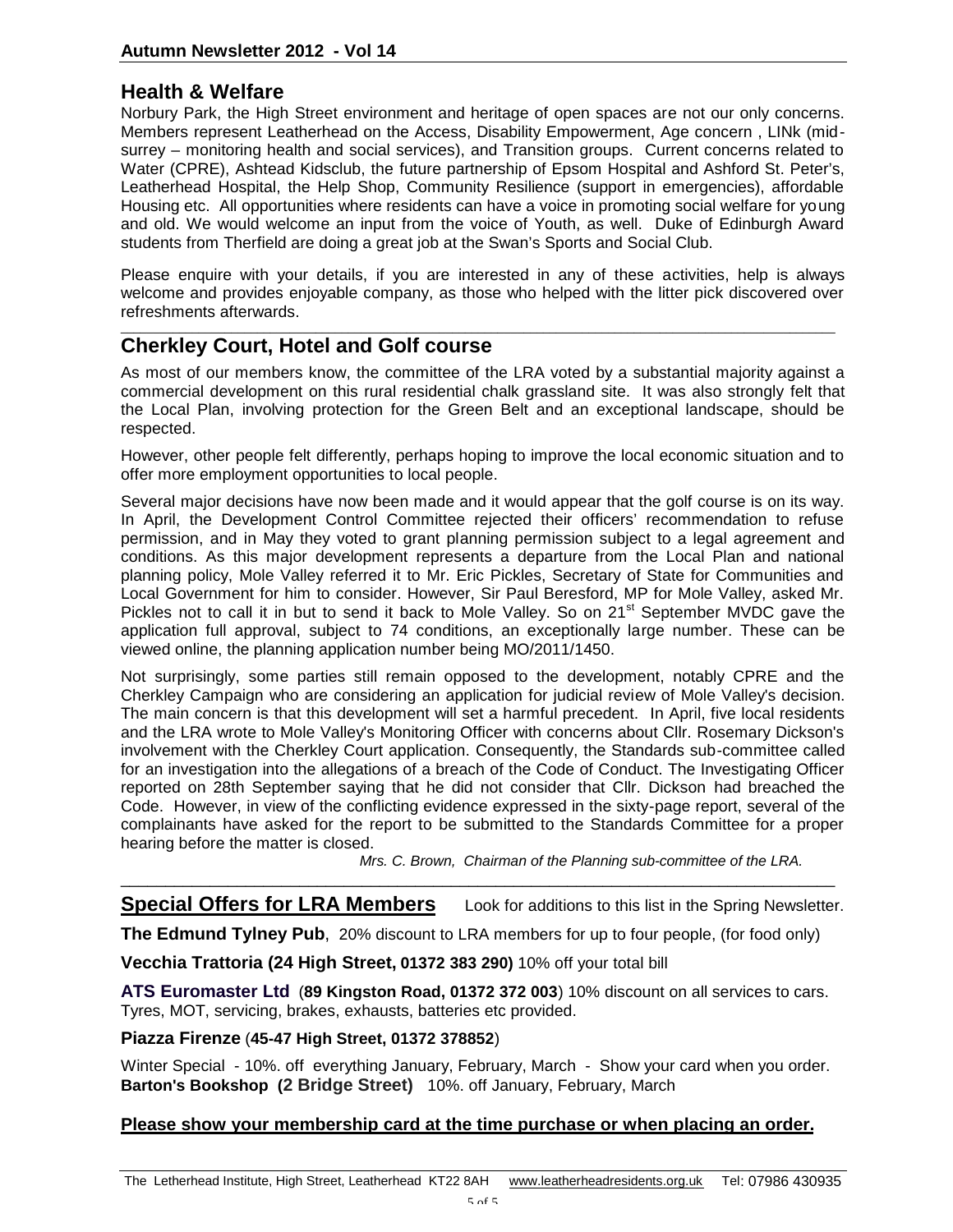## **Leatherhead Community Garden Grows and Glows**

Watching the Leatherhead Community Garden develop over the last few years, we have seen a few challenges met and overcome. Those who attended the 29<sup>th</sup> September Open House and AGM saw that the merged dreams of Simon Woodhams and Andy McFarlane have now fully come to fruition.

The event provided a wonderful opportunity for family activity with the needs of both children and adults considered. On this special day there was a BBQ, while a guitarist played a live set. Two art projects allowed the children to design a tealight holder and woven willow hearts, butterflies or flowers. The occasion was blessed with glorious sunshine and the late autumn flowers and vegetables were a sight to behold; brightly coloured and aromatic. The giant Russian sunflowers formed the center piece of the garden. Just a few weeks ago the height of the sunflowers plants had been measured so that the person who had planted the tallest plant could be awarded a prize. The contest can now be considered an annual event since it has been one of the delights of both summers of the gardens existence. The sunflower seeds were used to supply the feeding stations for birds last winter, and seeds were also kept for replanting this year.

Other activities on the day included the tasting and sale of the chutneys, jams, and pickles prepared from the fruits and vegetables harvested from the garden. There was also a raffle. Since the community garden is a self funding venture, the £109 proceeds from the event will add to funds to cover expenses next year.

Phil Wessell and Kayleigh Aransulon, re-elected respectively as chairman and secretary, remain the backbone of the project with a wonderful supporting team of volunteers. Kayleigh's blog on the 29<sup>th</sup> read, "We must thank you all for your help and support of the Leatherhead Community Garden. The Garden is nothing without the people of Leatherhead coming together to make it work. We are looking forward to another jam packed year."

As a reminder to all, the Leatherhead Community Garden is located in the grounds of West Hill School on Kingston Road. Everyone is welcome whether as an active participant or as a curious visitor who wants to know more about an exciting project in our town. The garden is open on. Please feel free to come along and if so inclined lend a helping hand.







The Community garden 29<sup>th</sup> September 2012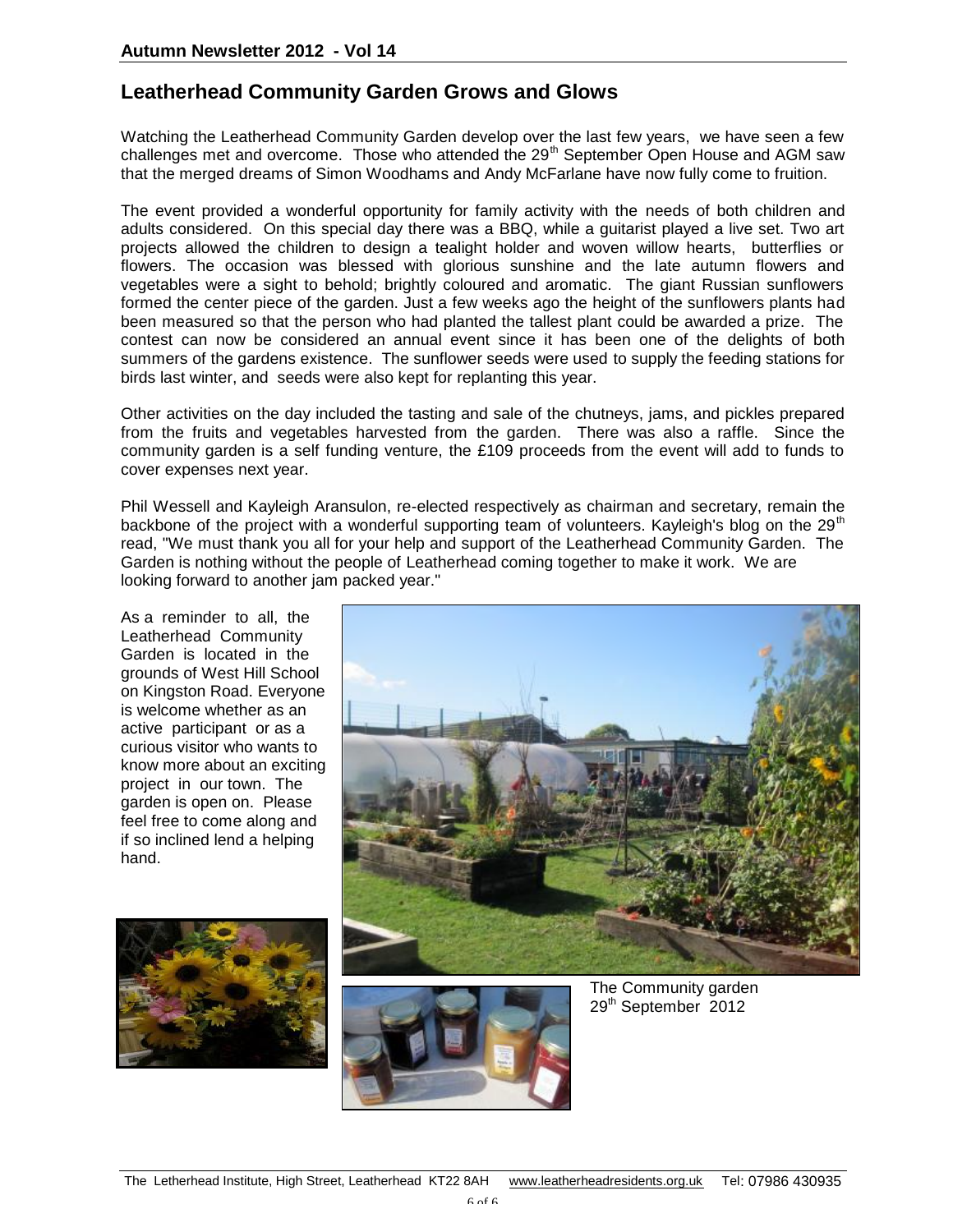## **The Leatherhead Theatre – Proud History : Bright Future**

The current theatre opened in September 1969. Hazel Vincent Wallace welcomed Princess Margaret, Lord Snowdon, Sir Lawrence Olivier, Jenny Lee, Minister for the Arts and Dame Sybil Thorndike, who gave her name to the theatre. The building's interior immediately won an RIBA award for design and disability access. In 1999 it gained Grade II listed status for buildings of special architectural or historic interest.



In the first 26 years many well known stars performed on the stage and the Sir Peter Hall Company produced plays at the Thorndike prior to regional tours and openings in the West End. The theatre closed in April 1997 following the withdrawal of funding by South East Arts. In March 2001 Hague Investments granted a 15 year lease to the Leatherhead Revival Trust (LRT), a Christian charity and social enterprise. Following £1.5m renovation and repairs, the theatre re-opened in 2002.

The theatre is managed by The Leatherhead Theatre Company Limited on behalf of the LRT. The stated aim is "To create a vibrant community theatre providing excellent inclusive entertainment and educational activities". Current activities embrace drama, music, dance, comedy, film and visual arts.

In addition to the published shows and films, the theatre has many outreach activities and opportunities for community engagement. They include the Art Gallery, Theatre School, Performing Arts Classes, collaboration with the Freewheelers Theatre, Opera Brava, and National Shakespeare Schools Festival workshops and student performances. Support is given to charitable fund raising. The theatre is home to the new Leatherhead Repertory Company and the annual Leatherhead Drama Festival – the largest amateur drama festival of its kind in the country. Leatherhead Operatic Society stage regular productions at the theatre, as do local schools, dance and drama groups

In the 2005 Leatherhead Tomorrow Healthcheck, the theatre was cited as the second best feature of the town, after the riverside. Some financial value can be put on the theatre's role in the community. Using criteria developed by Professor Shellard for the Arts Council, it is estimated some £1million in economic added value is generated each year, with no public subsidy.

The fabric of the building gets a fair amount of wear and tear, the most visibly obvious being the auditorium seats. Many have torn fabric and exposed foam padding. They form part of the Grade 11 listing, so any replacement would have to be like for like. To refurbish the 520 seats will cost £35,000. This best of several quotations comes from local company, Dawson Reproductions. Further good news came with a grant of £25,000 from The Leatherhead Trust. A public appeal in May, on the  $10<sup>th</sup>$ anniversary of re-opening, brought donations from individuals, community groups and local businesses to raise the balance. On  $4<sup>th</sup>$  October a sample refurbished seat was approved and a schedule set to complete the work as shows and films allow.

There is always work to be done in an active theatre. We need to purchase digital projection equipment next year to meet the change to digital format. There are plans to further improve disabled access and the Casson Room, as well as one day treat the ugly exterior of the fly tower. All this and more can be achieved with local support.

*Colin Langley*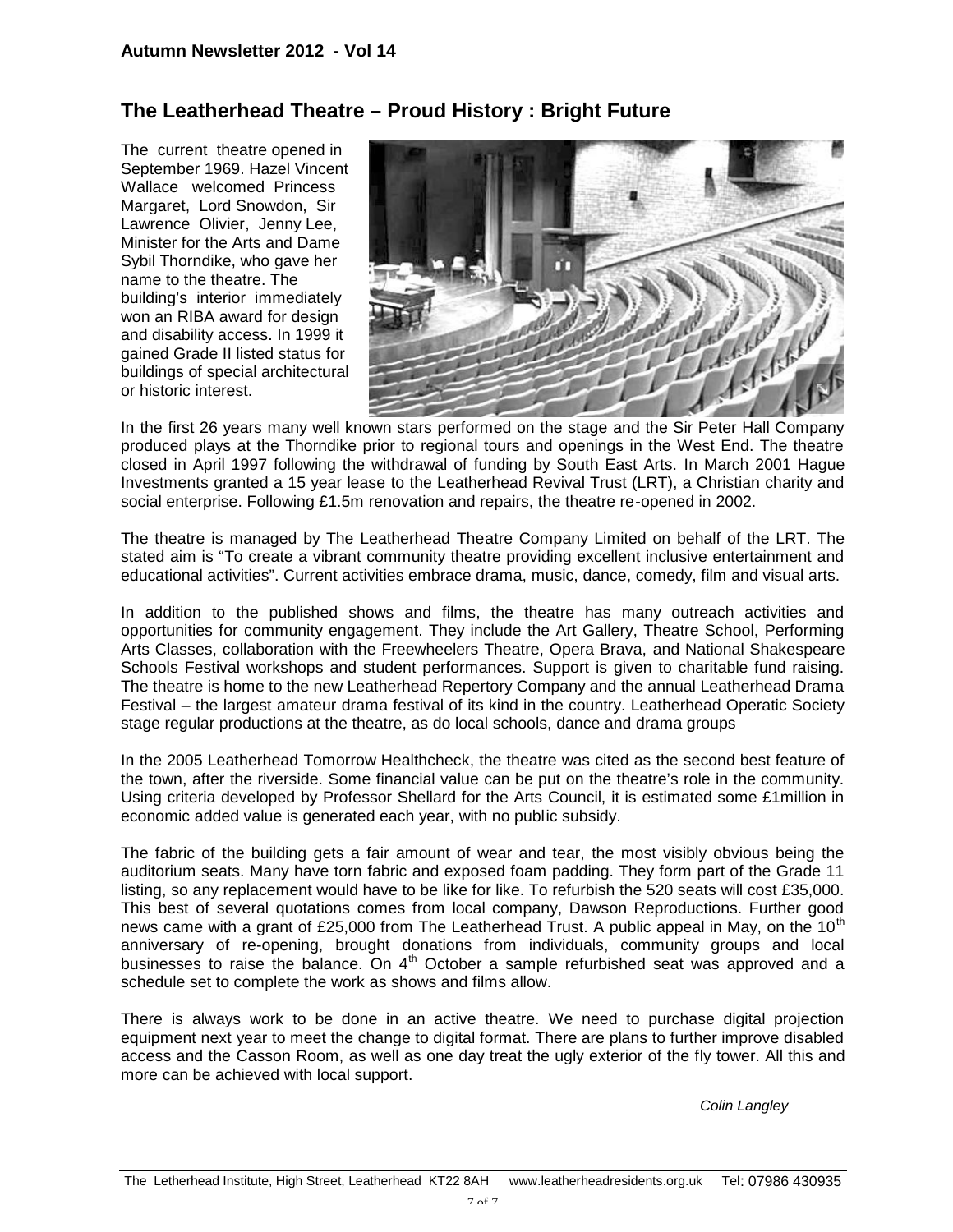## **CPRE on Water in the South-East**

People living in South-East England might be surprised to know that many areas of the South-East are in almost permanent water deficit, even in times of normal rainfall.

The CPRE recently hosted a public meeting, "Reliable Water, Healthy Rivers" at Bookham, to discuss the current state of water supply in the South East. The panel of experts; Graham Warren, Michael Norton, Jeremy Early. and Christine Drury highlighted just what serious issues we are facing.

The average UK household directly consumes around 150 litres of water per day. The Environment Agency is assuming that can be reduced to 130. But the true water footprint, including food clothing and other services, is over 3,000 litres per day. The demand for water is growing because of both growing population and increasing per-capita consumption. Part of the problem is that water is under priced and undervalued compared to other utility bills such as heating and electricity, so there is little incentive to use water more efficiently.

A large part of each person's water footprint is in the water used for agriculture. This is one reason why much of our food has to be imported. There simply isn't enough water in this country to grow all the food we need. The more vegies we eat, the lighter our water footprint!The problems need to be attacked on several fronts.

First, the cost of water has to reflect its value. This means all water use should be metered and priced to better reflect it's true value.

Second we need to make better use of the water we have, by encouraging more efficient use and promoting reuse. At the moment only some of our water is recycled. Much of it is treated in modern sewage treatment plants, but then around 1/3 is flushed out to sea as clean fresh water! It should all be reused : back into our rivers or ground water. From our rivers and ground water recharge, it can be re-abstracted and treated to drinking water standards. To reduce the amount of water that has to be treated to potable standards we should also be looking at grey-water recycling within new build houses, as is being done in places like Germany. This needs a change of the building regulations and a good understanding of the maintenance and filter cleaning requirements.

Third, we need to prevent inappropriate development that overloads the water supply system. A big obstacle to this is the conditions the Law imposes on the Water Companies regarding their statutory duty to supply water. These mean that when water companies respond to planning applications, they can't say that they can't supply the extra water, or they would jeopardise their licences. So they say they can, then later, this results in more extraction from rivers or groundwater at the expense of the environment, or as now happens increasingly, putting river life 'at risk' when flows are reduced by drought, but water demand is high. This needs to change so that the water companies can respond with a realistic assessment, not a blanket "of course we can".

We all need to work to challenge large, water hungry developments, where adequate water supplies are not available without putting other uses at risk. CPRE is campaigning for water supply issues to be more realistically assessed when planning applications are being processed.

Finally, some good news; in 1958 there were virtually no fish in theThames. Now there are 120 species. There are otters in every county except Kent, and Kingfisher numbers, which were dwindling, are on the increase due to plenty of fish and nest sites.

'How can I help?' you might ask. Liquid laundry detergents (rather than powders) are much less likely to contain 'Oxygen based bleaching agents' which pollute our rivers and damage wildlife. We can all play our part in a cleaner future.

*Ian Cargill*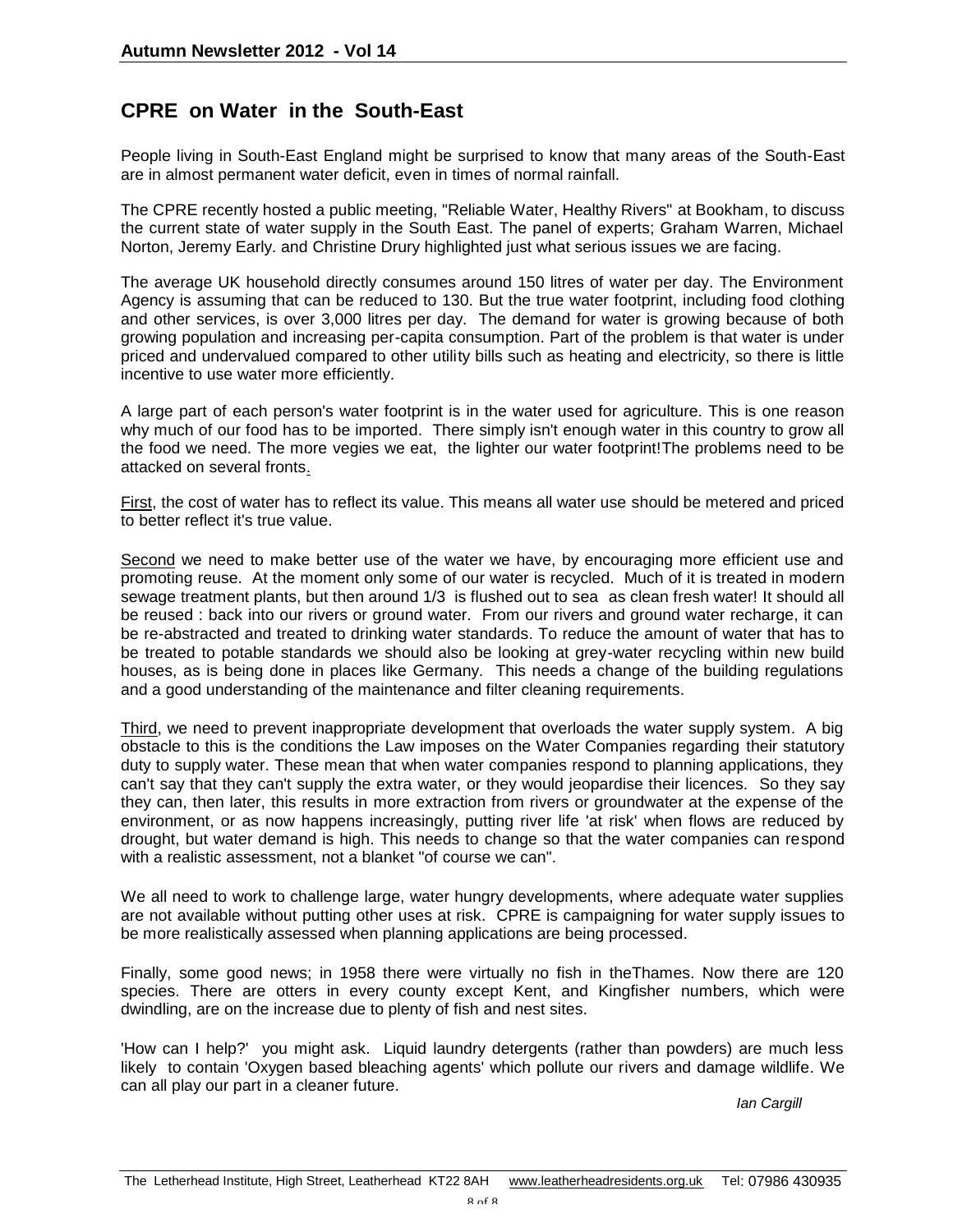## **Transition Events**

## Why Hold a Decluttering Workshop?

Early in 2012 the Green Mole Forum met and explored the way forward for the Transition Movements in the local area. One of the things mentioned was having joint projects so that some of the efforts of the organisers would not be duplicated and so that the individuals involved in the movement could get to know each other. In the Spring, the Bookham Transition Group used several of their monthly meetings to explore a series of films dealing with *Too Much Stuff.* The theme seemed to strike a common concern among the members of the group.

Because we live in a society in which goods are inexpensive and easily accessible, we seem to surround ourselves with too many things. Group discussions led to exploring both the environmental and psychological affect of the clutter. In was generally agreed that this was an interesting enough topic to focus on for the joint event discussed earlier in the year.



**Left to right:** Chris Ellis, Cherry Rudge, Professional declutter, & Flip Cargill, demonstrate the problem of trying to plan a workshop while surrounded with too much stuff.

During the Summer a group of

like-minded women began to brainstorm to find the best way to plan a workshop. A central location (The Letherhead Institute) was selected. It was agreed that professional declutterers should be sought. The aim was to impart the best and most up-to-date information in the friendliest and most relaxed setting. This was the first inter-community workshop promoted by the Transition Movement. The October  $20<sup>th</sup>$  event was the result of the effort.

# October 20<sup>th</sup> Decluttering Workshop hosted by Transition Groups

Mole Valley residents, and some from further afield, gathered at the Abraham Dixon Hall in the Letherhead Institute to learn how to deal with having 'too much stuff.' The 3 hour workshop promised to help participants learn to lighten their life.

**\_\_\_\_\_\_\_\_\_\_\_\_\_\_\_\_\_\_\_\_\_\_\_\_\_\_\_\_\_\_\_\_\_\_\_\_\_\_\_\_\_\_\_\_\_\_\_\_\_\_\_\_\_\_\_\_\_\_\_\_\_\_\_\_\_\_\_\_\_\_\_\_\_\_**

Billed as a fun afternoon to inspire and help us sort out the part of our home or office which prevents us from working or living to our full potential, Cherry Rudge and Lynda Wylie, from the UK Association of Professional Declutterers Organisation (APDO), took us through step by step techniques and skills to do just that. It was pointed out, that what we think about, we move towards.

The afternoon was a mix of information, interaction, delicious afternoon tea, generously served by the Club House and team of helpers.

There are many reasons for cluttering the space we live in. Two obvious ones have to do with downsizing our home or dealing with a bereavement. Sometimes emotional attachments will not allow us to declutter. Procrastination and poor organisation also play a part in cluttered spaces.